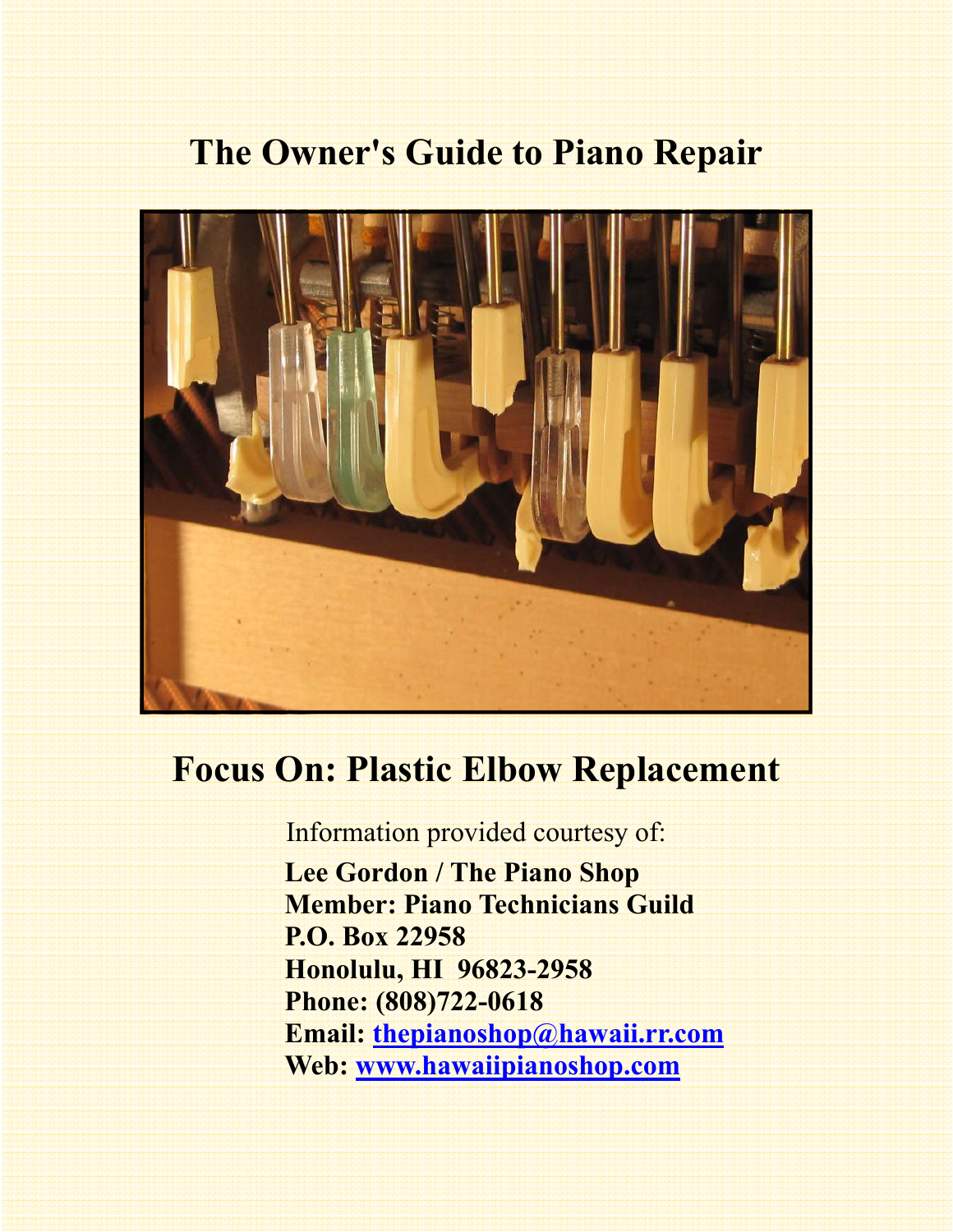Many spinet pianos manufactured during the 1950's and '60's were outfitted with plastic parts which after decades of use are beginning to weaken and break. One of the most common of plastic parts to fail is what's known as an elbow - an integral part of a number of models of spinets.

 The elbows in your piano are beginning to break, rendering a note useless each time it happens. **I would suggest that you consider having me professionally install a complete set of high-quality Vagias Snap-On Drop Lifter Elbows to fix the problem once and for all.** 



*A completed installation of Vagias Snap-On elbows in a spinet piano.* 

#### **The following commonly asked questions have been answered to give you the information you need to decide whether to complete this repair:**

#### **Why are elbows beginning to break now, after all these years?**

When your piano was manufactured, plastic parts were just beginning to find their way into many smaller pianos. The benefit of long-term observation of the durability of plastics was not yet available, and certain characteristics of the plastic formulations being used at the time would not be realized for years to come. A specific problem that would become apparent over time was that the chemical which was put into the mixture of the plastic to solidify the part would eventually harden the plastic to the point of brittleness. Elbows are subjected to continuous stress every time the piano is played. Breakage begins to occur when a set of elbows have turned brittle with age.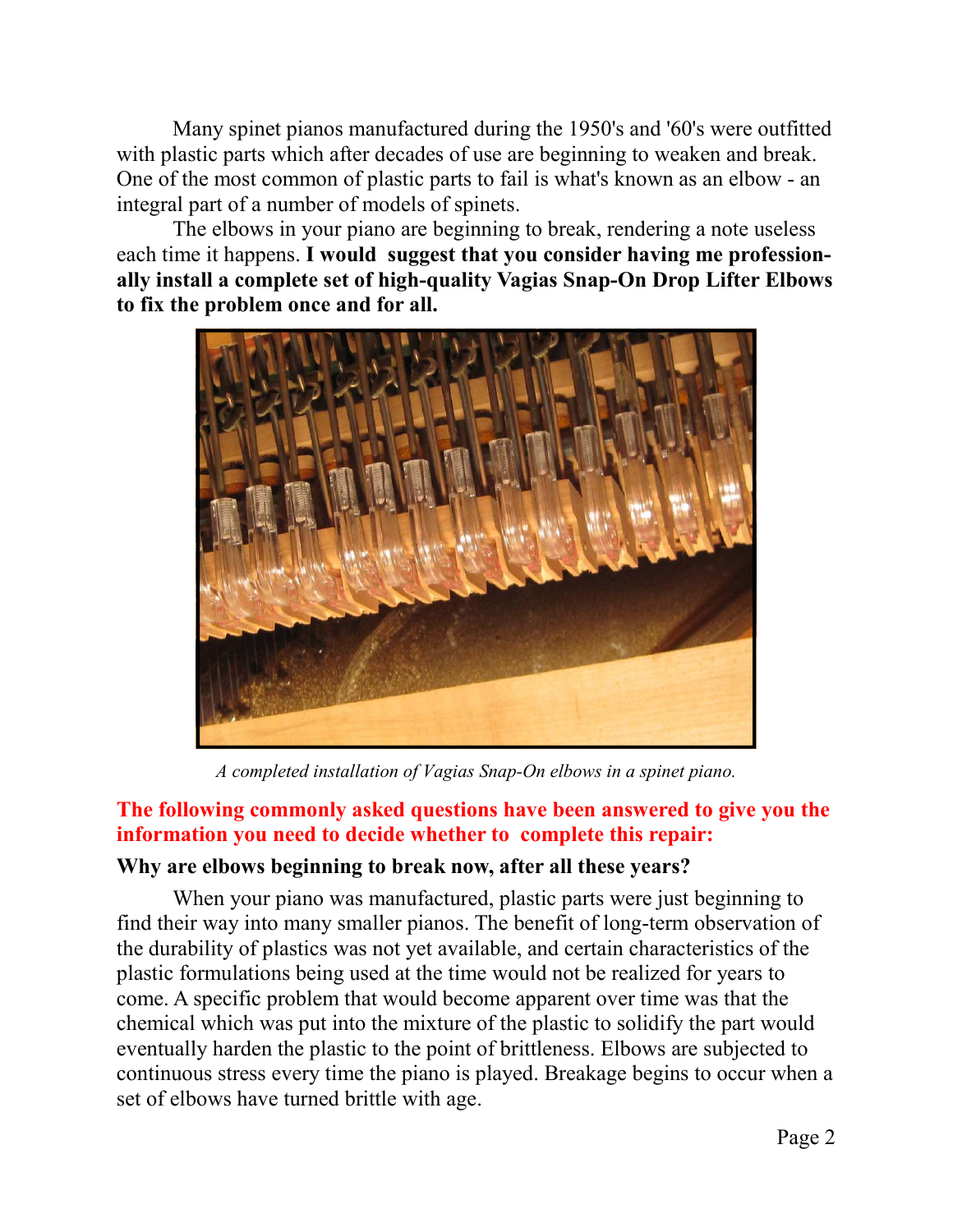#### **Why should I replace the entire set, when only a few elbows are broken?**

 Of course you may have me just replace the broken ones for now if that works best with your budget. The problem is that more elbows will undoubtedly break, usually at inopportune times, resulting in either yet another service call or in having to put up with notes which don't work until your next scheduled tuning.



#### *Breakage in progress.*

 This half-hearted approach is in fact sometimes taken, as shown in the above photo. Three broken elbows here need to be replaced (along with six more not visible in from this camera angle). In between the broken elbows may be seen three replacement elbows, *which were replaced on three separate occasions*. Thus, the owner of this piano had to put up with broken notes time and time again, until she finally decided that enough was enough, and the repair was done correctly.

 To draw a comparison, imagine you purchased an automobile with a set of bald tires. One tire blows out and must be replaced. Would it be wise to replace the other three tires at the same time? Certainly it would, because the other three would be near the end of their useful life as well. Whether the remaining bald tires would fail or not would not be the question, only when.

 The original elbows which still remain on your piano will continue to break if they are not replaced. Only by the installation of a new set of elbows may the problem be fixed on a permanent basis (the nylon formulation used in the Vagias elbows is made to retain some flexibility and not become brittle with age).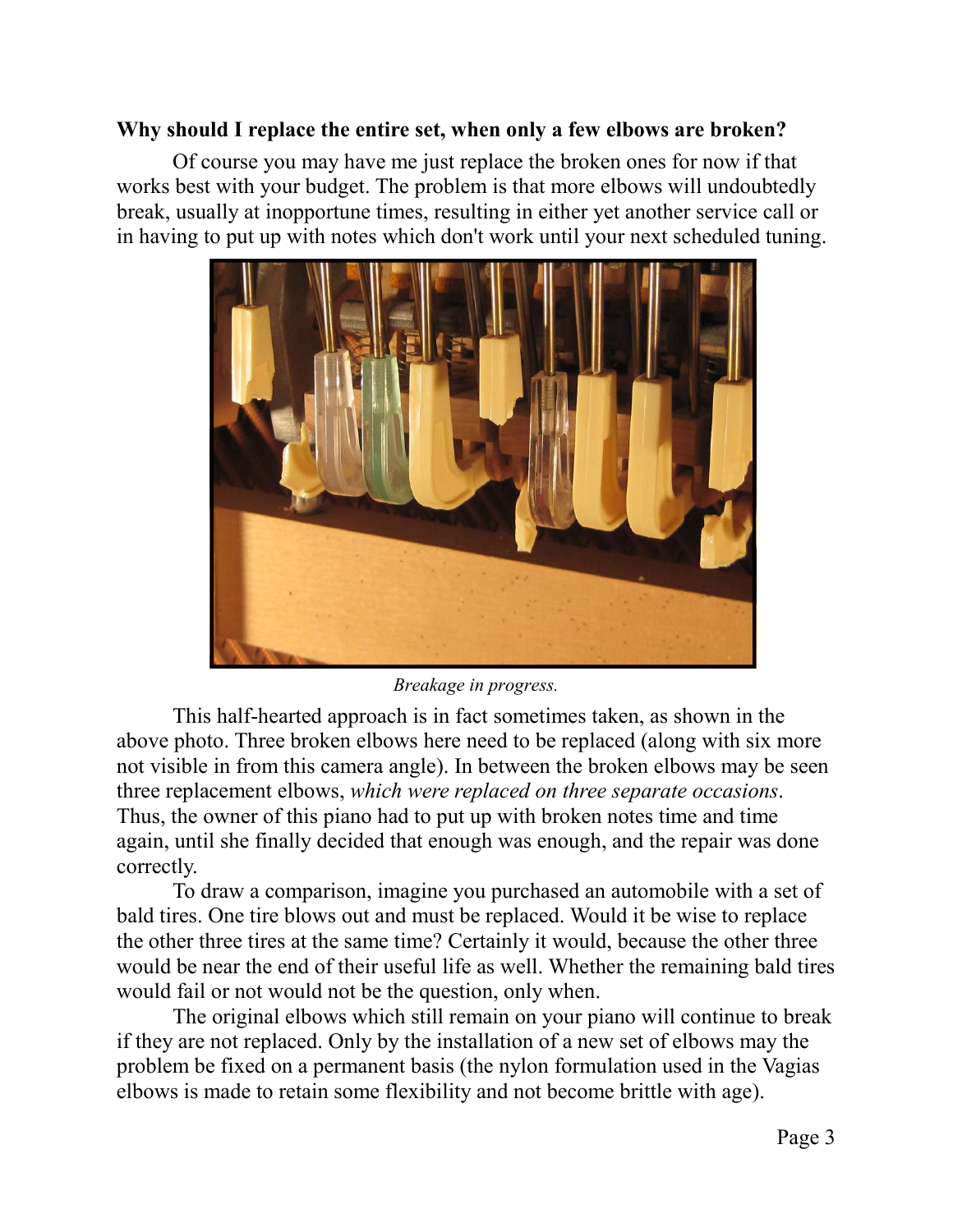#### **How are the old elbows removed from the piano?**

The first step is to intentionally break each elbow off close to the wooden wippen, the part in the lower area of the piano action which the elbow connects to. The old elbows were connected to the wippen with a brass pin, which the new Snap-On elbows will be also connected to. Before that may be done, however, the remaining portion of the old elbow must be carefully broken away and removed

from the wippen.

 This is a delicate step and one that calls for an experienced hand. If too much pressure is applied in breaking away the remnants of the old elbows, the thin wooden wings on either side of the slot in the wippen may be easily broken. If this happens, it greatly compounds the amount of work which needs to be done. Fixing broken wippens is a



more serious problem, often requiring the removal of the action from the piano.

#### **Is this a repair which I might be able to do myself?**

 It would not be advisable, in that an inexperienced person would likely cause more problems that would need to be fixed by a knowledgeable technician.



 There is, however, one easy related repair that you should be able to fix on your own. At times a note that is dropped down in front is not the result of a broken elbow at all, but is simply an unattached wooden button at the back of the key. To check, open the lid of the piano, pull the key cover forward a bit, and look to see if any buttons have come loose, as shown. Fix by returning the button back into place in the recessed slot. Push down firmly.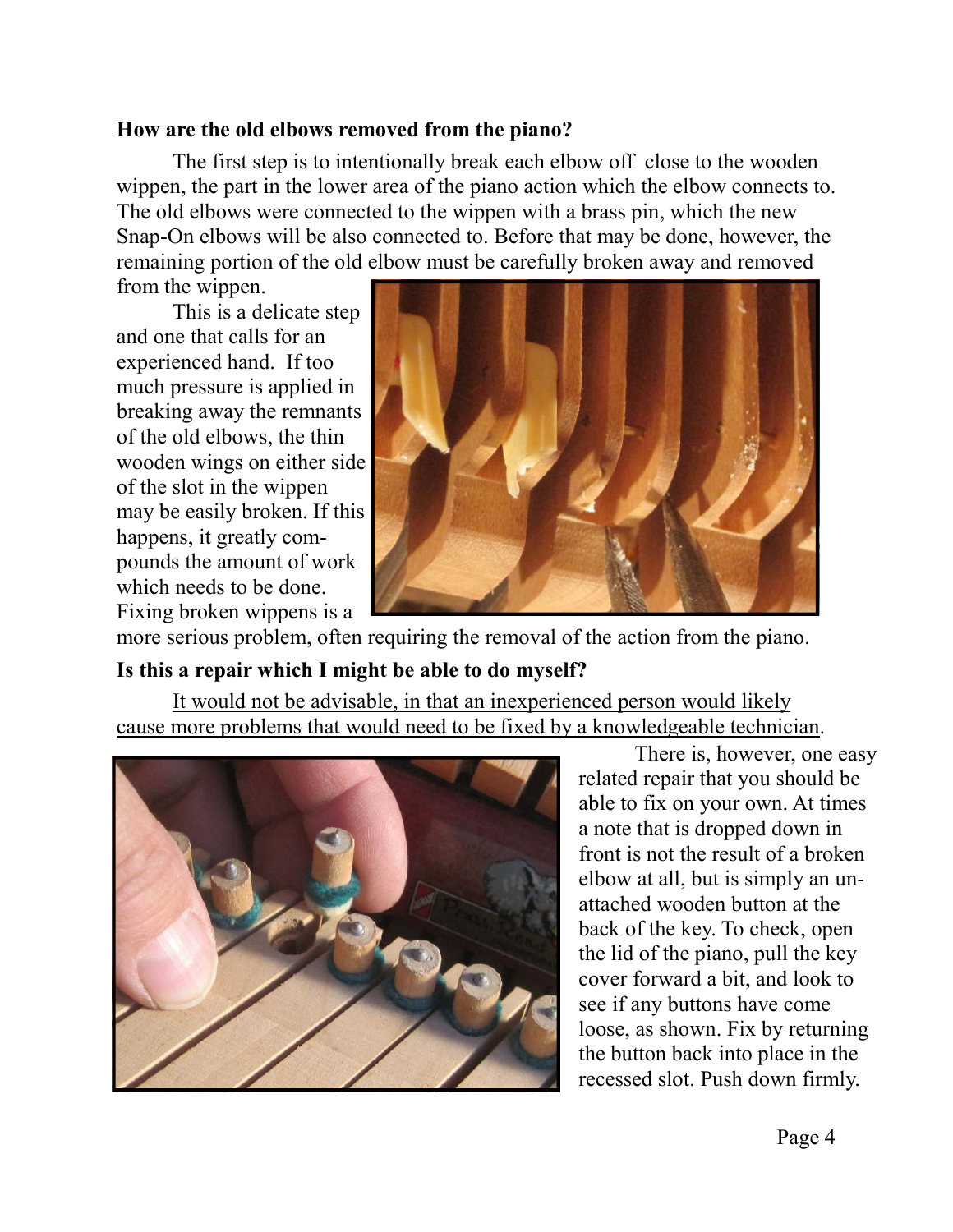#### **How are the new elbows installed?**

After the remnants of the old plastic elbows are broken away from the lifter

wires, the new Snap-On elbows are individually screwed onto the threaded lifter wires to an exact depth. The lifter wires with the new elbows attached are then reinstalled in the piano. Working from underneath the keybed, the buttons are positioned in the slot at the back of the keys, and the new elbows are firmly snapped into place on the brass center pins of the wippens.





#### **Are there additional adjustments to be made?**

Yes. Once the lifter wires with attached elbows have been installed, adjustments will need be made to the amount of 'lost motion' that each note is given to prevent hammers from either bubbling (striking the strings more than once) or from blocking up against the springs (hitting the strings before being released).

#### **Are there other repair jobs which should be done at the same time as an elbow replacement job?**

 Oftentimes, the need for this particular job comes at a time when other routine maintenance work could be done to benefit either the touch or the sound of the instrument. High on the list of work to consider for many such pianos would be hammer shaping (or replacement), voicing, and the regulation of the action.